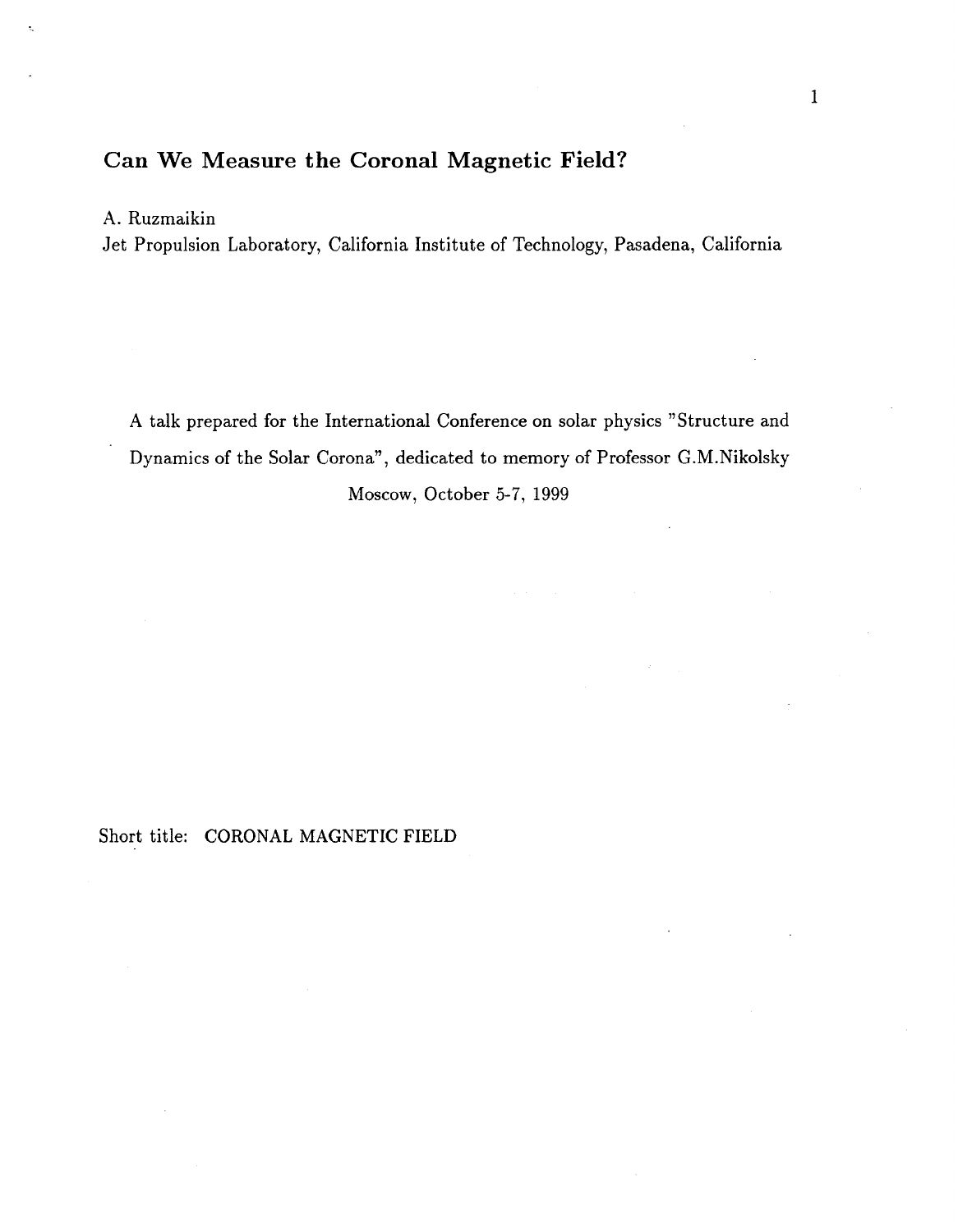**Abstract.** In this talk a proposal to use the Faraday rotation of the linear polarized radio signals to determine the magnetic field of the solar corona will be discussed. For this purpose a spacecraft positioned behind the Sun is required [Ruzmaikin et al., 1997]. Coronal sounding is provided by the spacecraft dual-frequency radio downlink. To avoid the damping of radio signals in the corona near the Sun, the use of X and Ka band frequencies is suggested. The speed of density and magnetic inhomogeneities can also be determined from reception of the spacecraft signals at multiple radioastronomical antennas.

Simultaneous optical observations of magnetic fields on the photosphere and Faraday rotations in the corona can greatly facilitate finding the coronal magnetic field by deconvolution of the Faraday rotation data. The expected Faraday rotations are calculated from **3-D** MHD models of the corona based on the photospheric fields measured the same day. The required coronal electron density and magnetic field are routinely obtained from such models. Comparisons between the observed and expected Faraday rotations will then be used in an iterative fashion to obtain the best magnetic field intensities fit.

**2**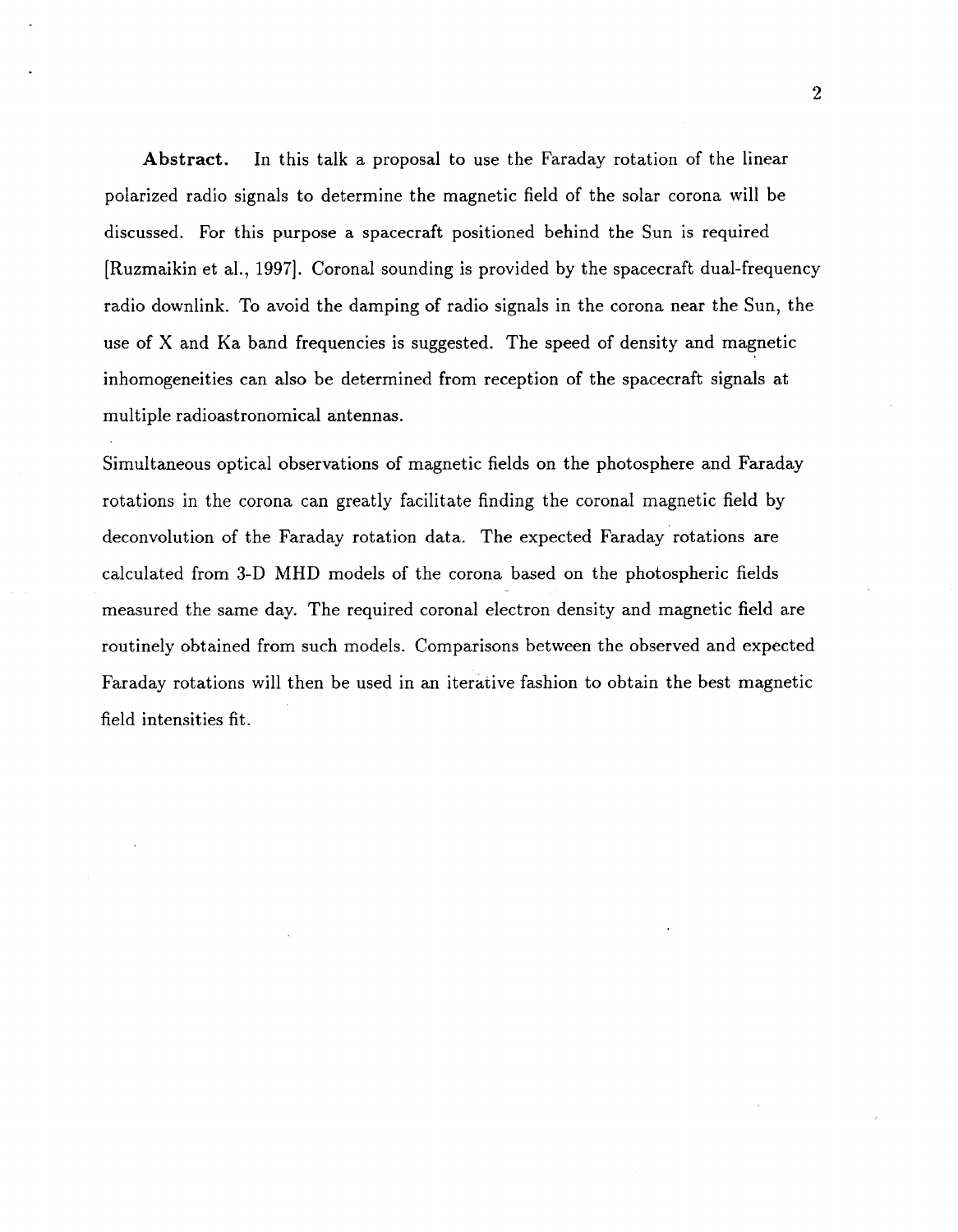Knowledge of coronal magnetic fields is crucial for understanding the origin of the solar wind, coronal heating and coronal mass ejections. Meanwhile our abilities to measure the fields directly, for example using the Hanle polarization effect, the Zeeman effect in infrared lines or radio gyro lines are limited and target mainly the regions in the low corona.

It is possible, however, to derive the magnetic field and its variations from simultaneous Faraday rotation and electron density observations. The technique to accomplish this objective is based on the Faraday rotation and associated electron density measurements at two frequencies. The coronal magnetic field rotates the polarization plane of a linear polarized radio signal by the angle

$$
FR = Cf^{-2} \int n_e \mathbf{B} \mathrm{d}\mathbf{l},\tag{1}
$$

where *ne* is the electron density, f is the frequency, **B** is the magnetic field, and  $C = 2.36 \times 10^4 m^2 s^{-2} T^{-1}$ . The integral is taken along the path from the spacecraft to the E.arth (Figure 1).

The absolute value of *FR* is expected to increase as the radio path is closer to the Sun (Figure 2). Then the removal of  $\pm n\pi$  angle ambiguity becomes important. This ambiguity, which severely limited the previous single-frequency measurements, is resolved using the dual-frequency downlink and calculating the differential  $FR(= FR_x - (f_x^2/f_{Ka}^2)FR_{Ka})$ , where indices refer to X- and Ka- band frequencies.

Previous Faraday Rotation measurements in the corona were performed during Pioneer-6, Pioneer-9 missions (in 1968 and 1970) [Stelzried et al., 1970]) and more extensively with the Helios spacecraft (1975-1984) [Bird et al., 1982; Pätzold et al., 19871 during their solar conjunctions. They used a single S band frequency and observed significant FR between  $10R_{\odot}$  and  $4R_{\odot}$ . The signal at this frequency is damped for solar offsets less than *4Ro.* The higher frequencies, X and Ka-band, allow us to pass radio signal closer to the solar surface. When the spacecraft is approaching solar occultation, it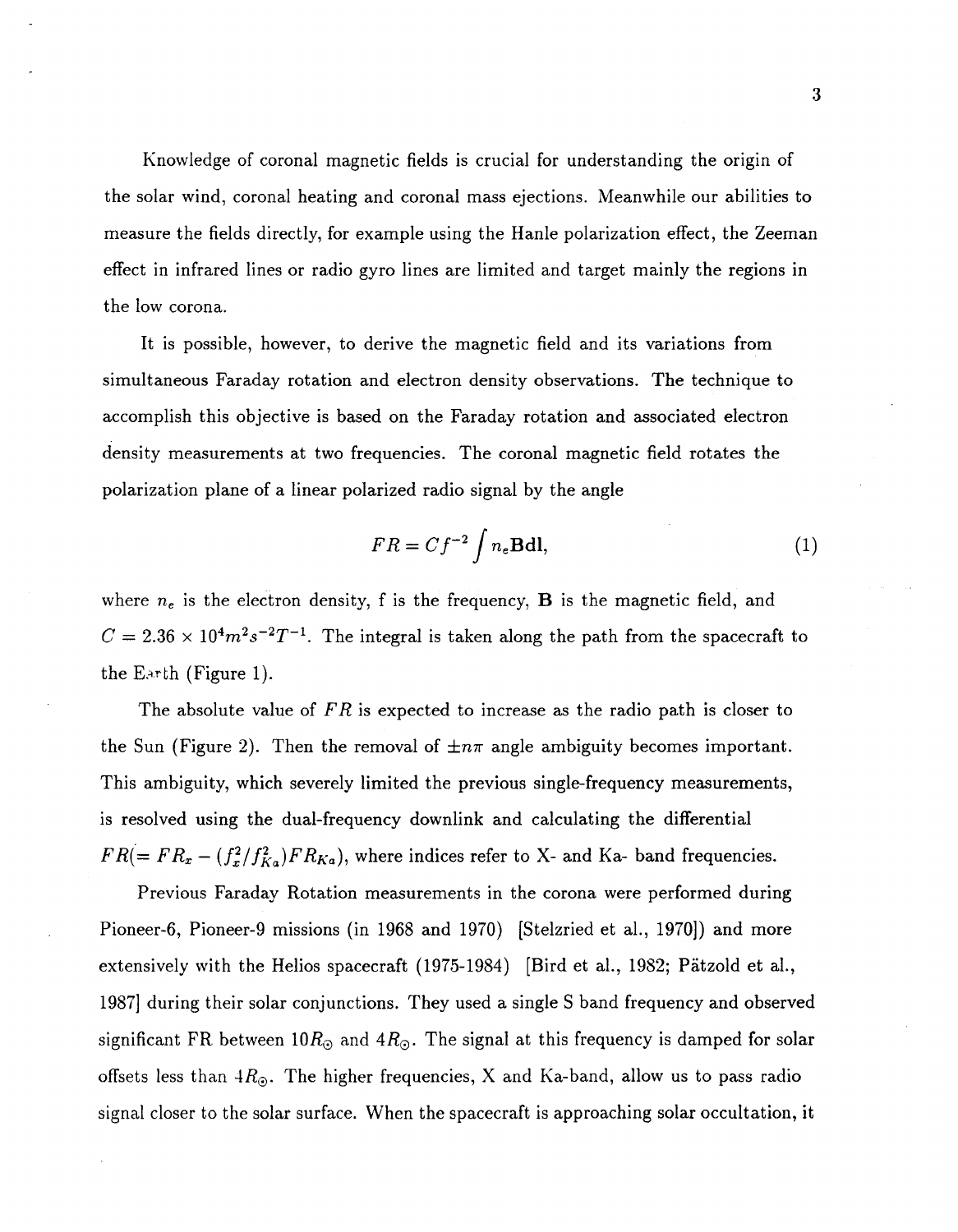can measure Faraday rotation of the radio signal passing through previously unexplored regions of inner corona,  $(1.1 - 4)R_{\odot}$ . Specifically we can use an X-band (7.1 GHz) uplink, and a coherent dual-frequency downlink at X band (8.4 GHz) and Ka-band **(32** GHz). The gyrofrequency, plasma frequency, and critical penetration frequency *fc*  arising due to the radio wave diffraction in the corona and particle collisions are lower than the sounding frequencies for all distances from the Sun.

Faraday rotation of natural radio sources have also been observed [Sakurai and Spangler, 1994; Mancuso and Spangler, 1999]. However, natural sources are difficult to use for sounding the inner corona because their intensity decreases toward the high frequencies and they have a low intrinsic polarization. Also, a time to observe a natural radio source is very limited, often to hours. A spacecraft signal from the orbit behind the Sun can be used for a year or longer.

Electron density and its fluctuations and the speed of density and magnetic inhomogeneities will be derived. The techniques are well developed and have been successfully used in previous spacecraft experiments at solar conjunctions (Pioneer, Mariners, Voyagers, Magellan, Helios, and Ulysses; see for example [Patzold et al., 19951. The total electron content (the integrated electron density along the radio ray path) is derived by measuring the propagation time delay at two frequencies. Density fluctuations will be derived by measuring the frequency shift (dispersive Doppler) induced by changes in the phase velocity. The velocity estimation is made by measuring the scintillation pattern caused by density fluctuations in the solar wind with two spaced antennas closely aligned with the flow velocity vector [Grall et al., 1996]. The time delay between the two antennas is estimated from a correlation analysis. The velocity is the observation interval divided by the scale time. With a spacecraft on the farside we can measure and cross-correlate the intensity, because it has a small spatial scale (of the order of 50 **km).** This is very important because the scintillation is a stochastic process and the correlations can only be estimated with an error that is of the order of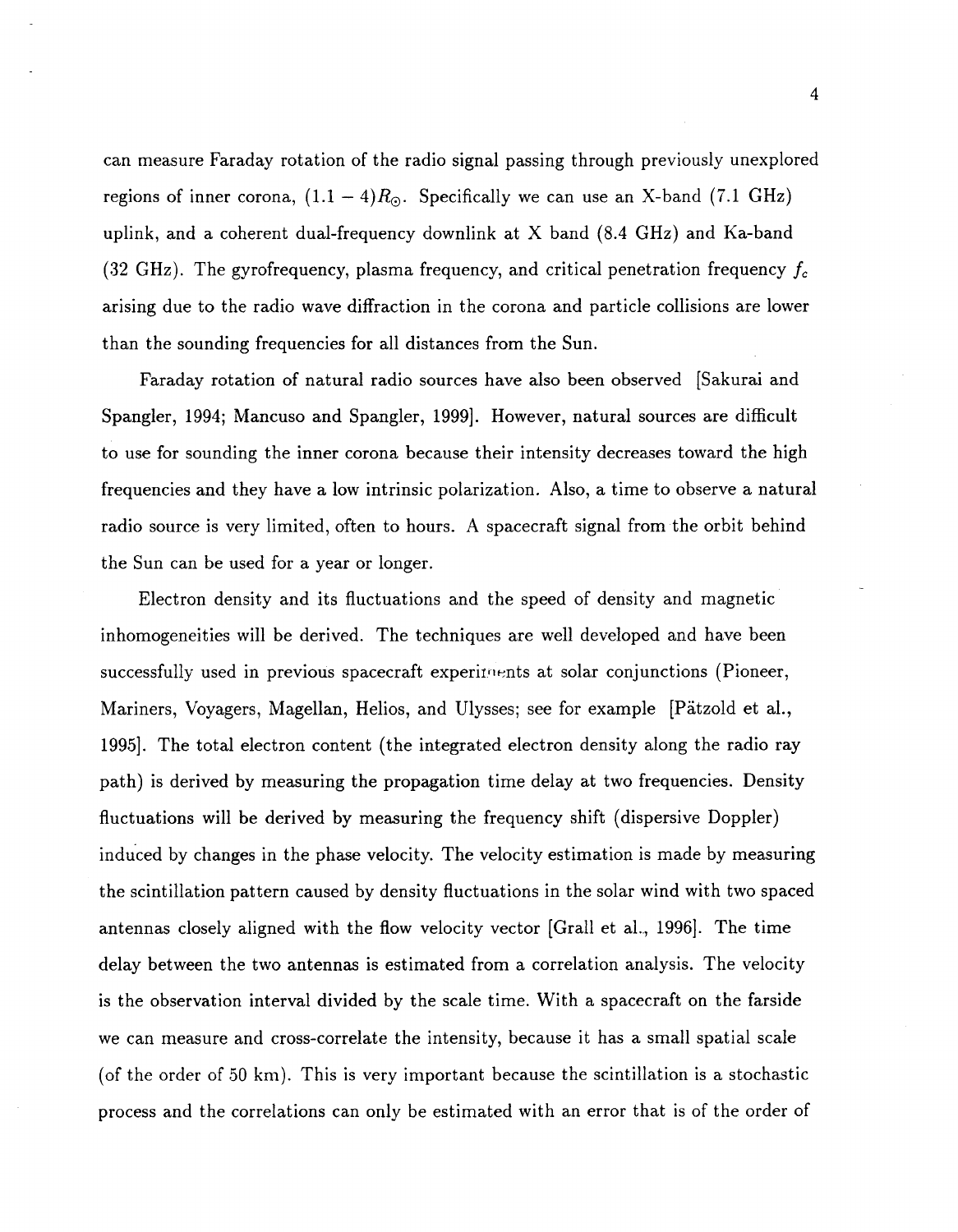the square root of the number of independent samples.

The radio sounding also gives the electron density essential for interpretation of Faraday rotation data and distinguish between several solar wind models such as the jet and wave- driven models. The density fluctuations themselves may be a signature of dissipation mechanisms. The feasibility of this approach was demonstrated by detecting Faraday rotation fluctuations in the S-band signal from Helios spacecraft. The fluctuations were interpreted as Alfvén wavesi.e., caused mainly by variations of magnetic field and not of density [Hollweg et al., 1982]. The power spectra of the fluctuations help to distinguish between different models. Thus, the cascade model (Hollweg and Johnson, 1988) predicts a Kolmogorov spectrum, at least at small spatial scales. In contrast, the ion-cyclotron model Tu and Marsch, 1997) requires substantial wave power at high frequencies.

According to Hollweg, even small coronal magnetic field fluctuations produce easily detected Faraday rotation fluctuations (FRFs). FRFs can be likened to a random walk as the spacecraft signal passes through a large number of locally coherent elements. The FRF produced by one element is proportional to the length, *s,* of that element along the ray path. The number of elements along the ray path is proportional to  $s^{-1}$ . The rms FRF accumulates as the square root of the number of elements, multiplied by the FRF produced by one element i.e., it scales as  $s^{1/2}$ . The length *s* is determined by the distance between the photospheric magnetic flux tubes (3S,OOO km at *3Ra).* Smaller correlation scales yield smaller FRFs. For example, if the Sun launches ion cyclotron waves, we might expect *s* to be of the,order of the wavelengthi.e., about **30** km if the Alfvdn speed is 3000 km/s and the frequency is 100 Hz. This value of *s* reduces the expected rms FRF by a factor of **35.** Deeper regions in the corona can be reached with a better signal-to-noise ratio than before because we use higher frequencies at which the solar noise is lower.

The coronal magnetic field is then derived from these and simultaneous electron

*5*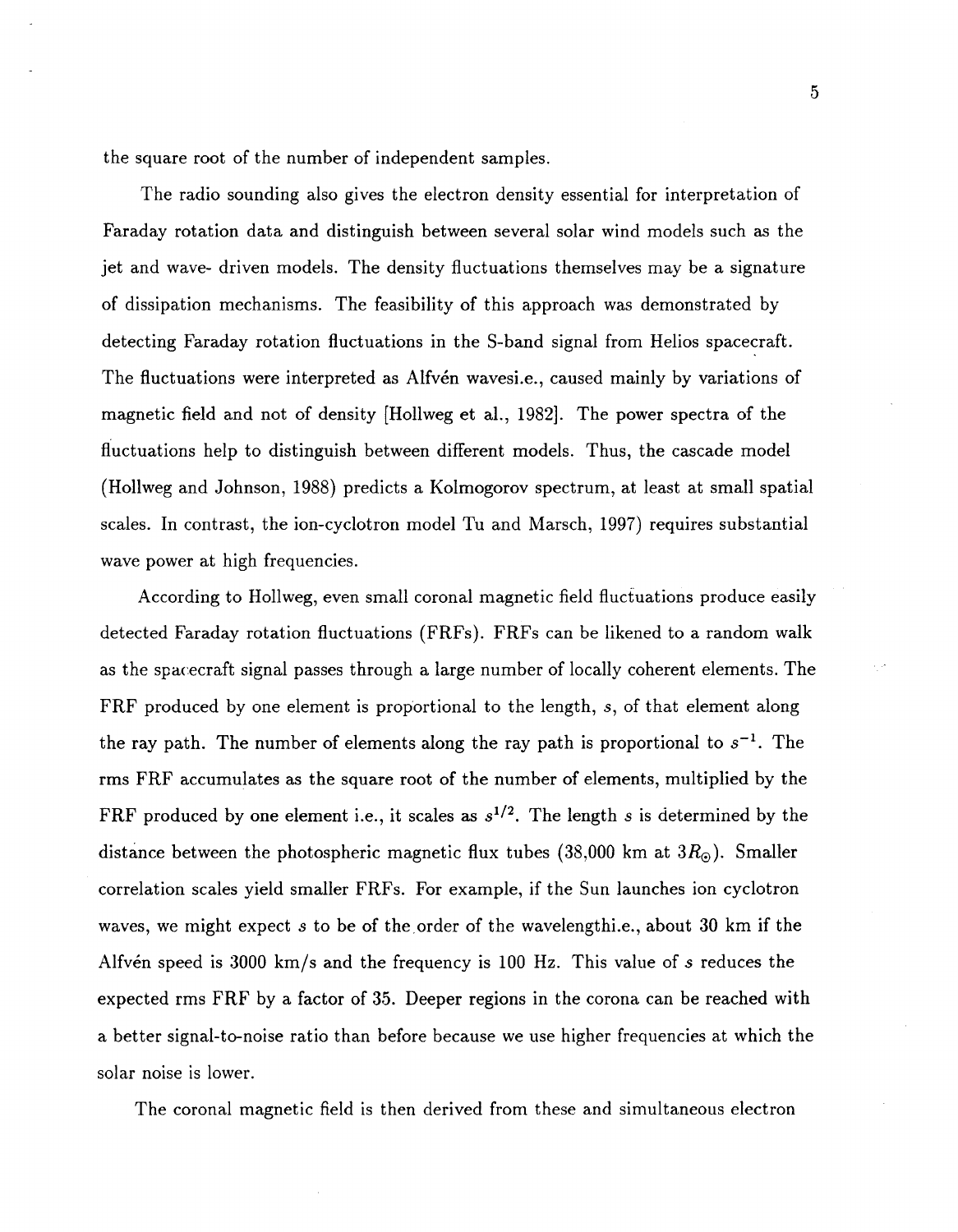density measurements with the assistance of modeling based on full-Sun boundary conditions [Ruzmaikin et al., 1998]. The full-Sun boundary conditions are needed to validate the coronal magnetic field deduced from the Faraday Rotation measurements. At present, the lack of simultaneous full-Sun photospheric magnetic fields as internal boundary conditions is a limiting factor in coronal/solar wind modeling. To provide these conditions, synoptic maps are used. They are made by pasting together **27** days (a solar rotation) of fields seen at central meridian. However, the field shown in **a**  synoptic map is not the field the Sun has at any one time. Moreover, synoptic maps do not even use the fields observed at a single time on the visible disk of the Sun! This approach would be satisfactory if the magnetic field were static or quasi-stationary, but unfortunately this is not the case. Basing magnetohydrodynamic (MHD) coronal models on the full-Sun boundary conditions is necessary because of the rapid changes on the global scale.

In recent years coronal modeling has developed, motivated significantly by the availability of high-resolution solar observations (Yohkoh, Ulysses, and SOHO) and the increasing power of supercomputers. [Figure](#page-10-0) **3** illustrate the results that can be obtained with 3-D MHD models of the solar corona which use full-Sun boundary conditions [Mikic and Linker, 1996]. The full-Sun photospheric fields obtained from optical magnetic imaging from the farside of the Sun and Earthside observations (SOHO/MDI or ground-based) will enable further development in coronal modeling. Data for solar longitudes of the Sun that cannot be well observed (due to proximity of the solar limb) will be filled in using the most up-to-date observations available.

In the Mikic and Linker MHD model, the self-consistent interaction of magnetic, plasma, and solar gravity forces, including the effects of the solar wind, rigid or differential solar rotation, finite plasma resistivity, and a polytropic energy equation are simulated. The improved model will include the effects of coronal heating, thermal conduction, radiation, and Alfvén wave propagation. The coronal plasma is required to

6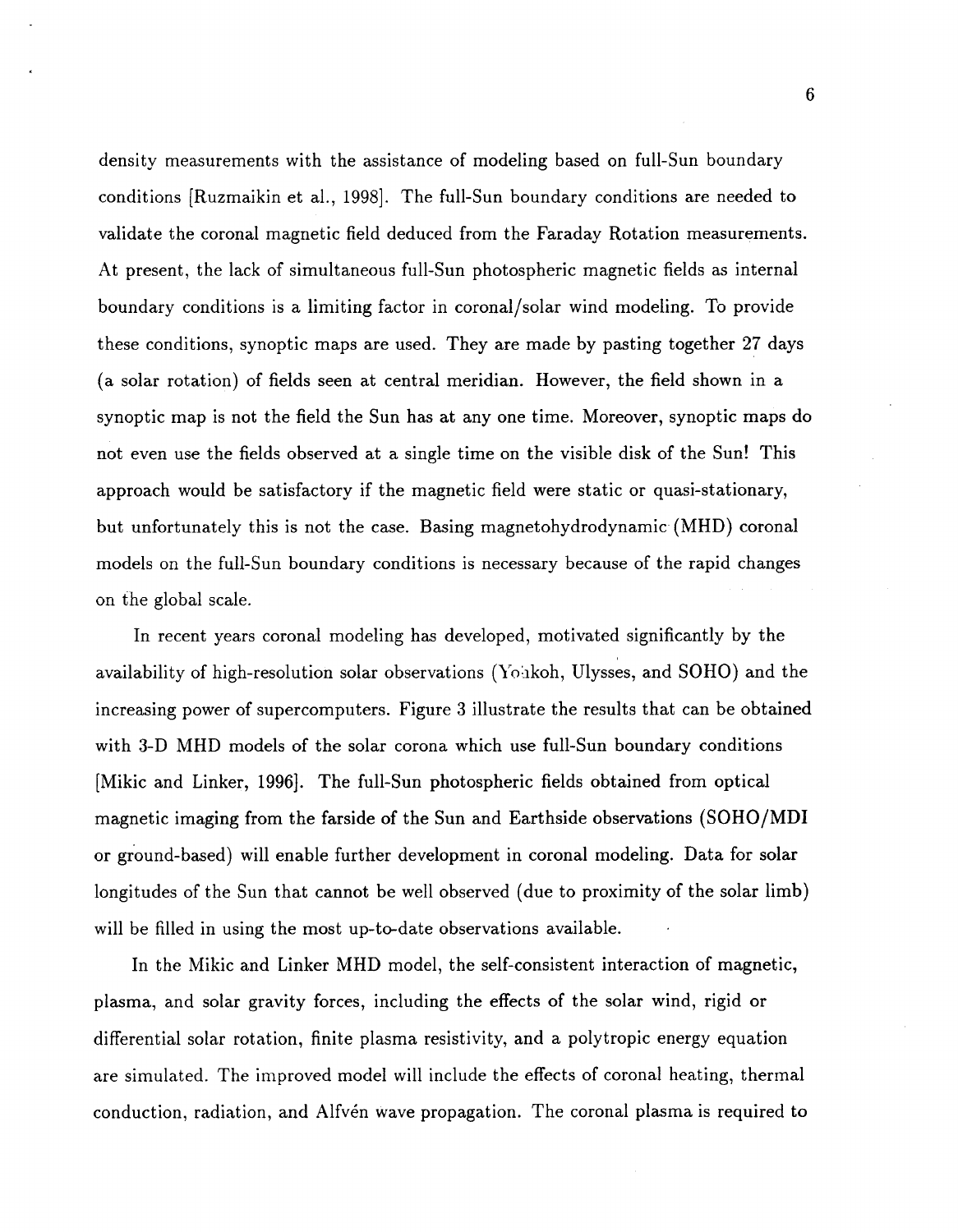satisfy the equilibrium equations, subject to boundary conditions at the solar surface. The key boundary condition is the magnetic field. With the model we calculate the expected polarization brightness and Faraday rotation (see Figure **4** ) that can be compared with the radio sounding from the farside of the Sun. Thus we can (in an iterative manner) deconvolve the coronal magnetic field.

**Acknowledgments.** This **work** was supported by the Jet Propulsion Laboratory of the California Institute of Technology, under a contract with the National Aeronautics and Space Administration.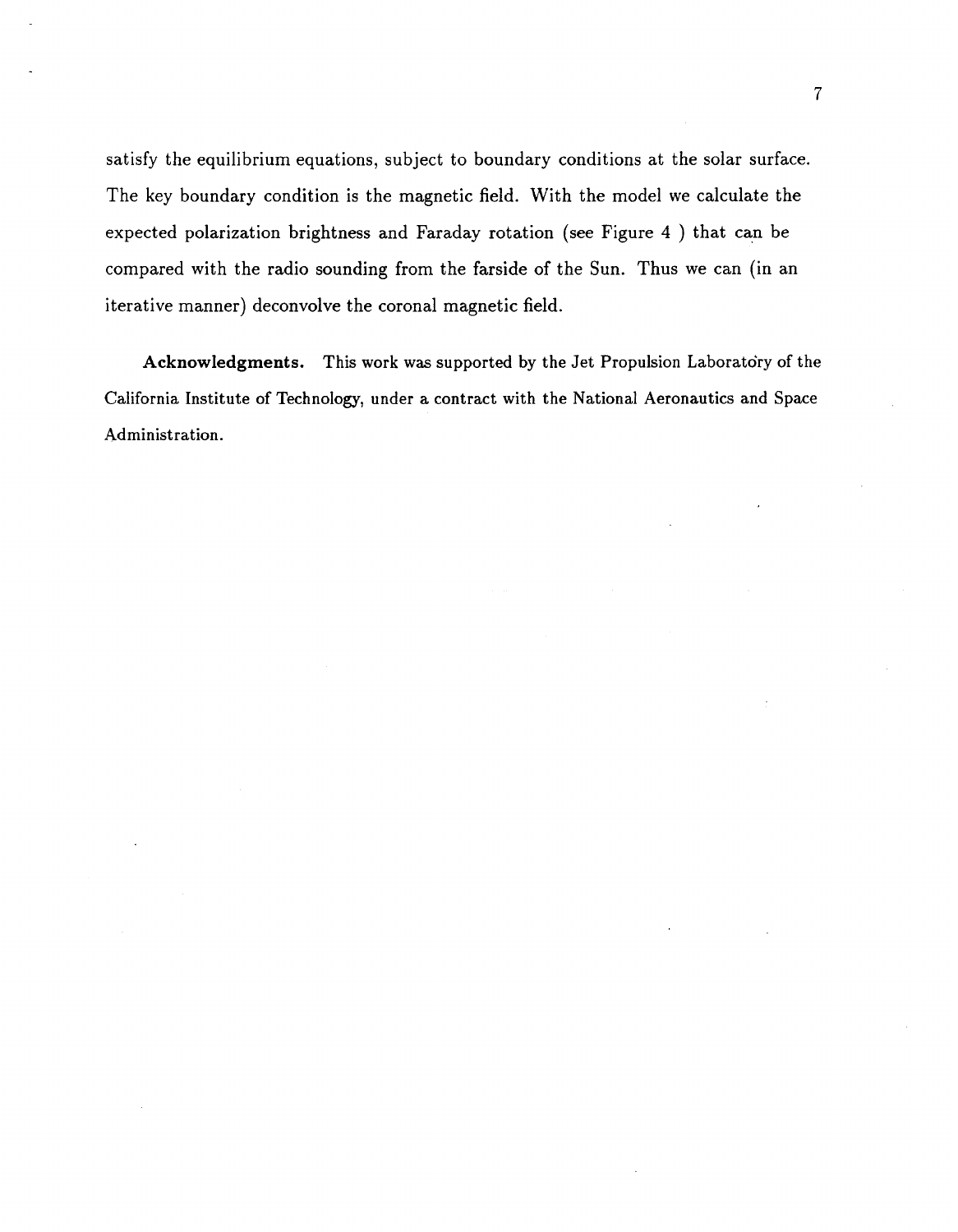## **References**

- Bird, M. K., H. Volland, *The Faraday rotation experiment of the Helios mission,*  Radioastron. Institute of the University of Bonn, 1982.
- Grall, R., W. Coles, M. Kinglesmith, A.R. Breen, P. J. S. Willams, J. Markkanen, and R. Esser, *Nature,* **379,** 429, 1996.
- Hollweg, J. V., M. K. Bird, H. Volland, P. Edenhofer, C. T. Stelzried, and B. L. Seidel, *J. Geophys. Res.,* **87,** 1-8, 1982.
- Mikic Z., and J. Linker, in *Solar Wind Eight,* ed. by D. Winterhalter, J. Gosling, S. Habbal, W. Kurth, and M. Neugebauer, AIP Press, N.Y., p.104, 1996.
- Mancuso, S., and S. R. Spangler, *Astrophys. J.,* **522,** 373, 1999.
- Patzold, M., M.K. Bird, and H. Volland, *Solar Phys.,* **109,** 91, 1987.
- Patzold, M., M.K. Bird, P. Edenhofer, S.W. Asmar and T.P. McElrath, *Geophys. Res. Lett.,* **22,** 3313-3316, 1995.
- Ruzmaikin, A., and MagSonas Team, A spacecraft going behind the Sun will support SOHO, in Fifth SOHO Workshop The corona and solar wind near minimum of solar activity, ed. by 0. Kjeldson-Moe and A. Wilson, ESA publs., SP-404, 1997.
- Ruzmaikin, **4.,** J. Feynman, K. Harvey and J. Harvey, Enhanced synoptic observations: . A spacecraft on the other side of the Sun, in Synoptic Physics, ed. by K. Balasubramaniam and J. Harvey, Astron. Soc. Pacific, 1998.

Sakurai, T., and S. R. Spangler, *Astrophys. J.,* **434,** 773, 1994.

Stelzried, C. T., G. S. Levy, T. Sato, W.V.T. Rusch, J. E. Ohlson, K. H. Schatten, and J. M. Wilcox, *Solar Phys.,* **14,** 440, 1970.

#### Received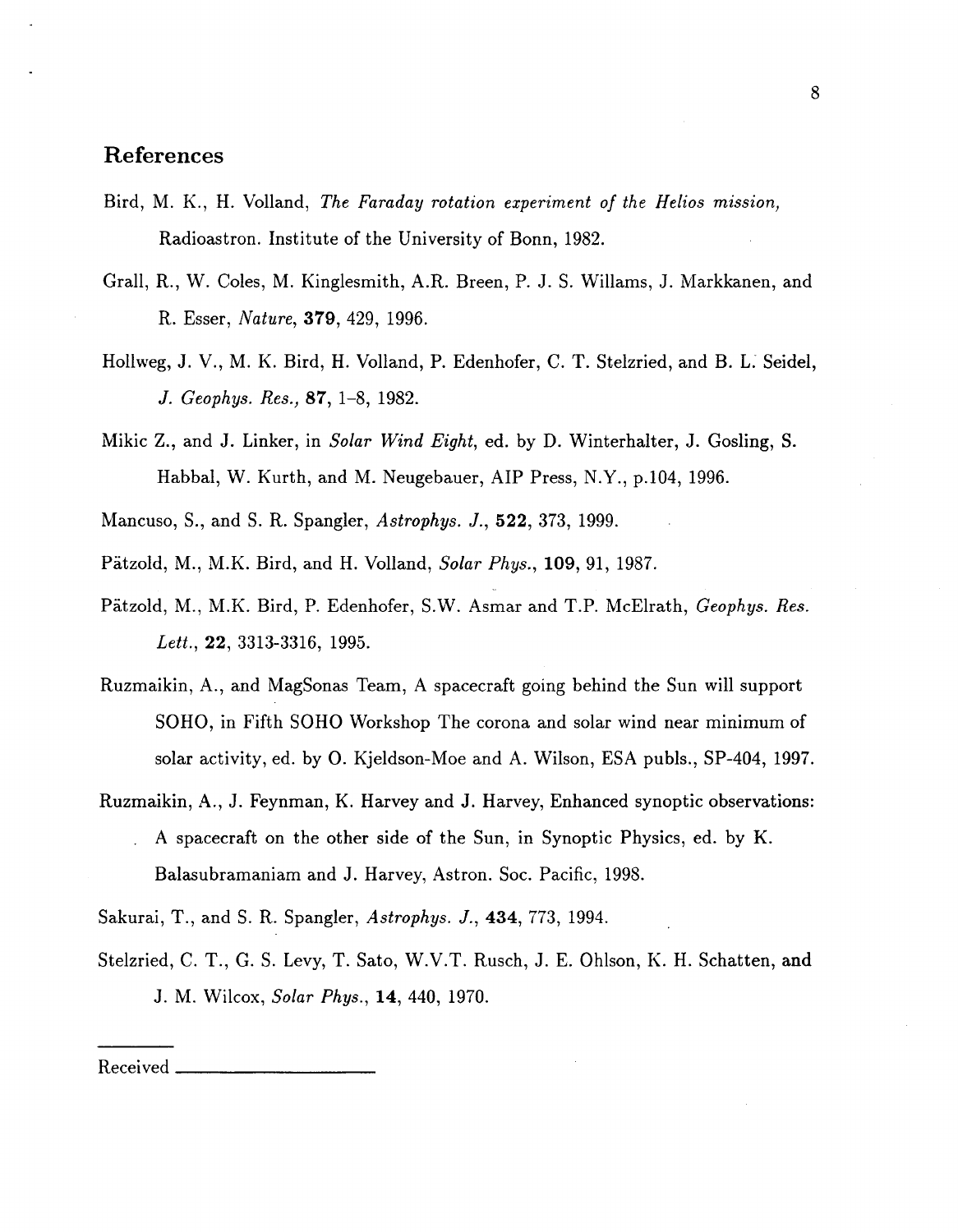

Figure 1. The use of the dual-frequency linearly polarized signal opens a unique opportunity to measure Faraday rotations in the inner corona. Schematic of Faraday rotation for a scan of a magnetic loop is shown.

à,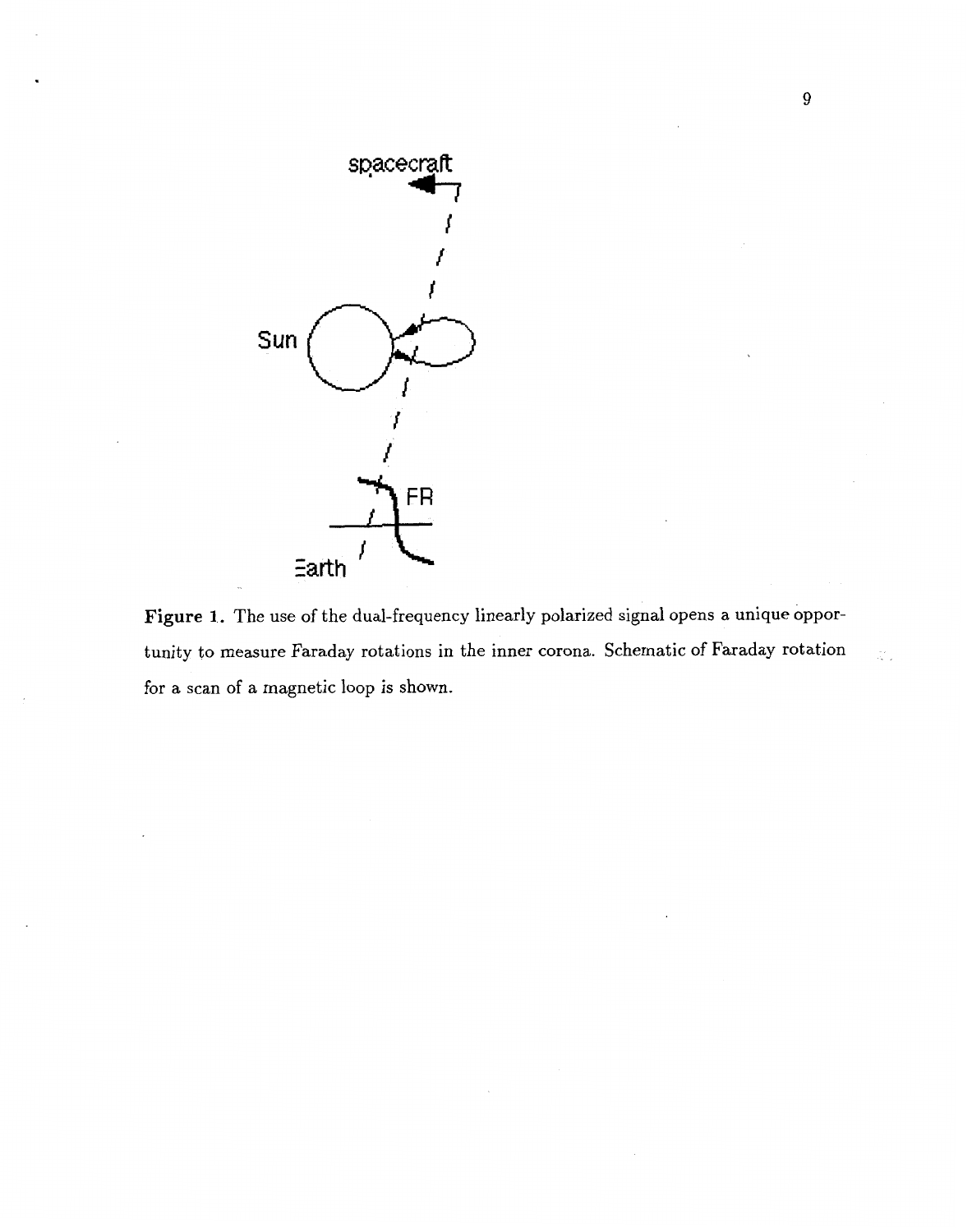

**Figure 2.** Faraday rotation at X- and Ka-band becomes measurable as spacecraft-Earth line- of-sight passes close to the Sun, permitting radio sounding of the inner corona. Estimated maximum rotation at X, Ka- and S- bands (for comparison) using power-low radial profiles for electron density and magnetic fields.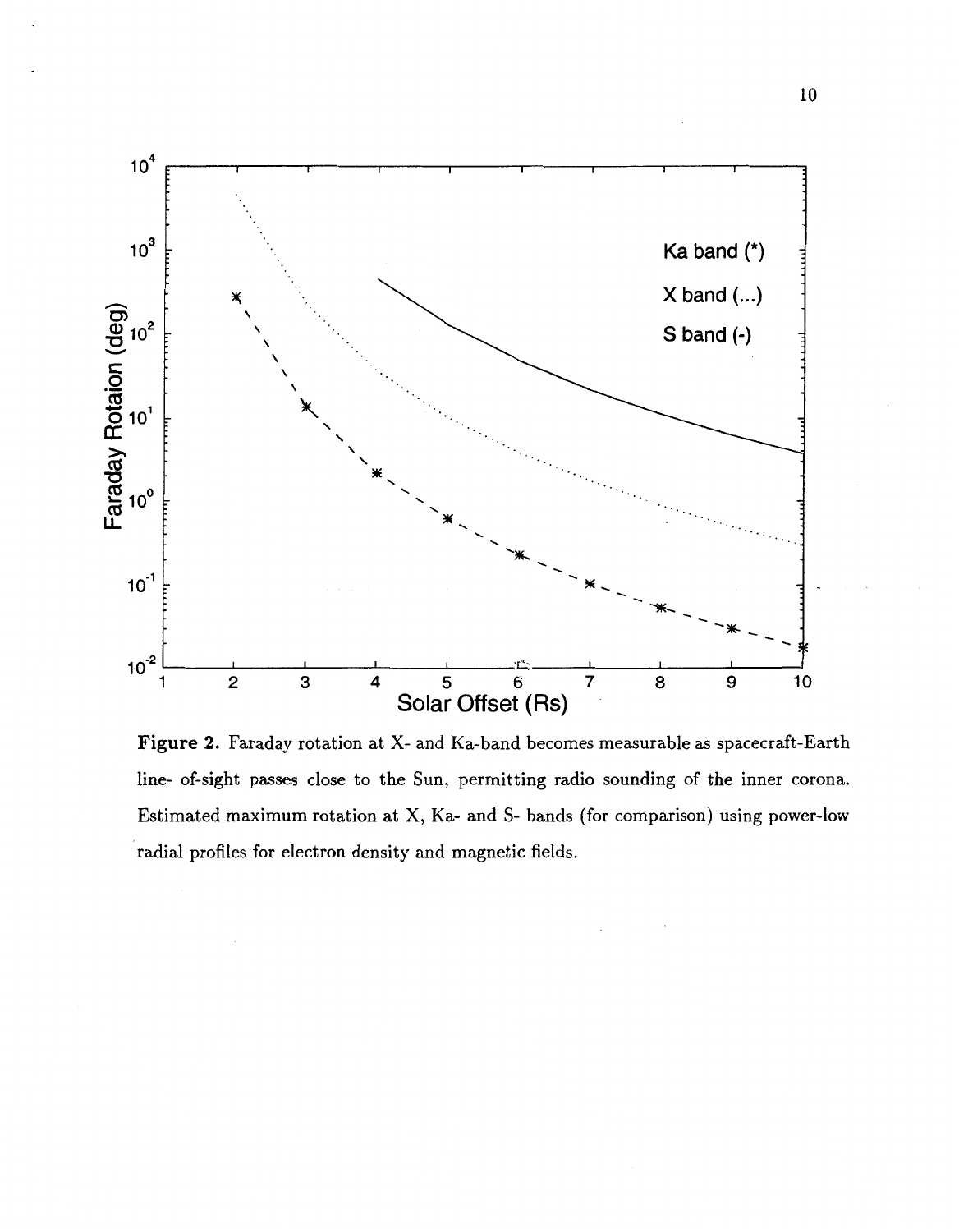<span id="page-10-0"></span>

Figure 3. Magnetic field in the corona calculated using MHD model and synoptic maps on Jan. 30- Feb. 26, 1997 to predict the total solar eclipse on March 9, 1997 [36]. This kind of prediction would be improved by the availability of observations of the magnetic field on the back side of the Sun, as proposed in the MagSonas mission. Such observations are essential at solar maximum.

 $\frac{1}{2} \frac{1}{2} \theta$